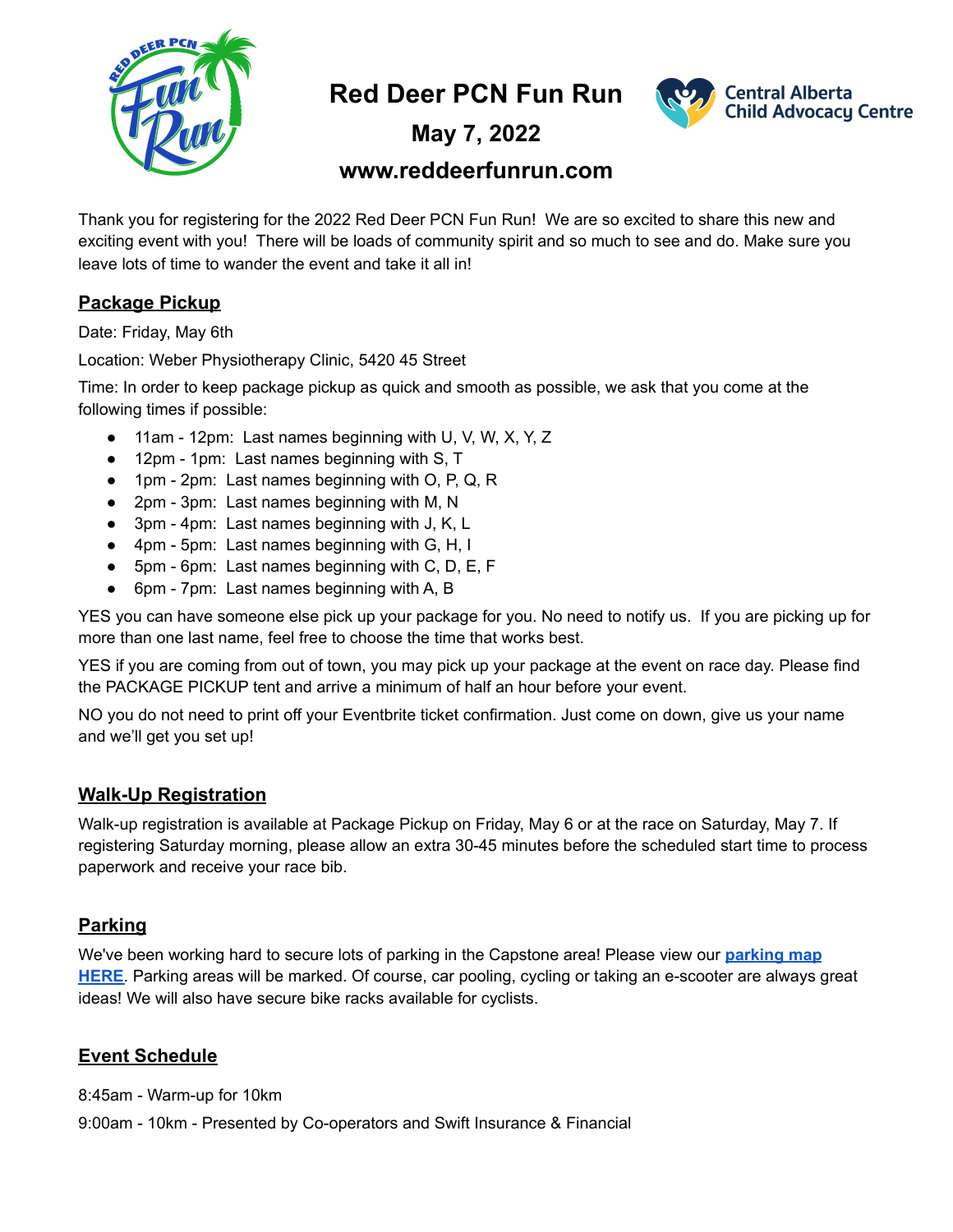9:15am - Warm-up for 5km

9:30am - 5km - Presented by Co-operators and Swift Insurance & Financial

- 10:00am Central Alberta Child Advocacy Center BBQ opens
- 11:00am 100m Boogie Babies Presented by Park City Dental
- 11:15am 500m Little Surfers Presented by Park City Dental

11:15am - Presentation of the Rising Sport Stars Awards by Mayor Ken Johnston, taking place at the Child Advocacy Ball Hockey Tournament area

11:25am - Warm-up for 3km

11:30am - 3km - Presented by Co-operators and Swift Insurance & Financial

- 12:00pm Ball drop to start the Courage Cup Ball Hockey Tournament, by CACAC
- 12:15pm Dogs allowed at race site
- 12:45pm 3km Dog Jog Presented by The Bone & Biscuit

#### **Wave Starts**

All distance events will be started in WAVES. This means that not everyone who registered for the 5km, for example, will start at the same time. You should get to the start line 5-10 minutes before the WAVE START TIME that you signed up for. Our volunteers will then help everyone split into even smaller groups of 30-40 people, and these groups will be started every few minutes. This way, everyone is safely spaced and not feeling crowded on the course. Thanks to our computer chip timing, your race time starts when YOU cross the start line! If you'd rather not start with a group, feel free to hang back and head out when you're comfortable.

**Please note**: Your race chip is LIVE when you receive it, which means it will start timing the moment you cross the start line. **DO NOT CROSS THE START LINE UNTIL YOU ARE STARTING YOUR RACE**, the race chip cannot be easily reset if it is triggered prematurely.

#### **Distance Changes**

If you intend to change the DISTANCE you registered for, you MUST go to the registration volunteers on either Friday or Saturday. Your race chip is pre-programmed for your distance, and will affect result times if you change without notifying us.

#### **Remote Participation**

If you signed up to participate in the event remotely, we encourage you to still come to package pickup to receive your race bag and T-shirt (or other gift if you registered part the T-shirt deadline). And we would LOVE to see a photo of you out doing your race in your t-shirt and tropical vibe! Send us a selfie on social media or email to [info@reddeerfunrun.com](mailto:info@reddeerfunrun.com)!

### **Course Maps**

All of our race courses are family-friendly with no road crossings, and stay completely on the city paths & a as sidewalks. Maps can be found at the following links on our website… scroll to the bottom of the page:

- 10km <https://www.reddeerfunrun.com/10km>
- 5km <https://www.reddeerfunrun.com/5km>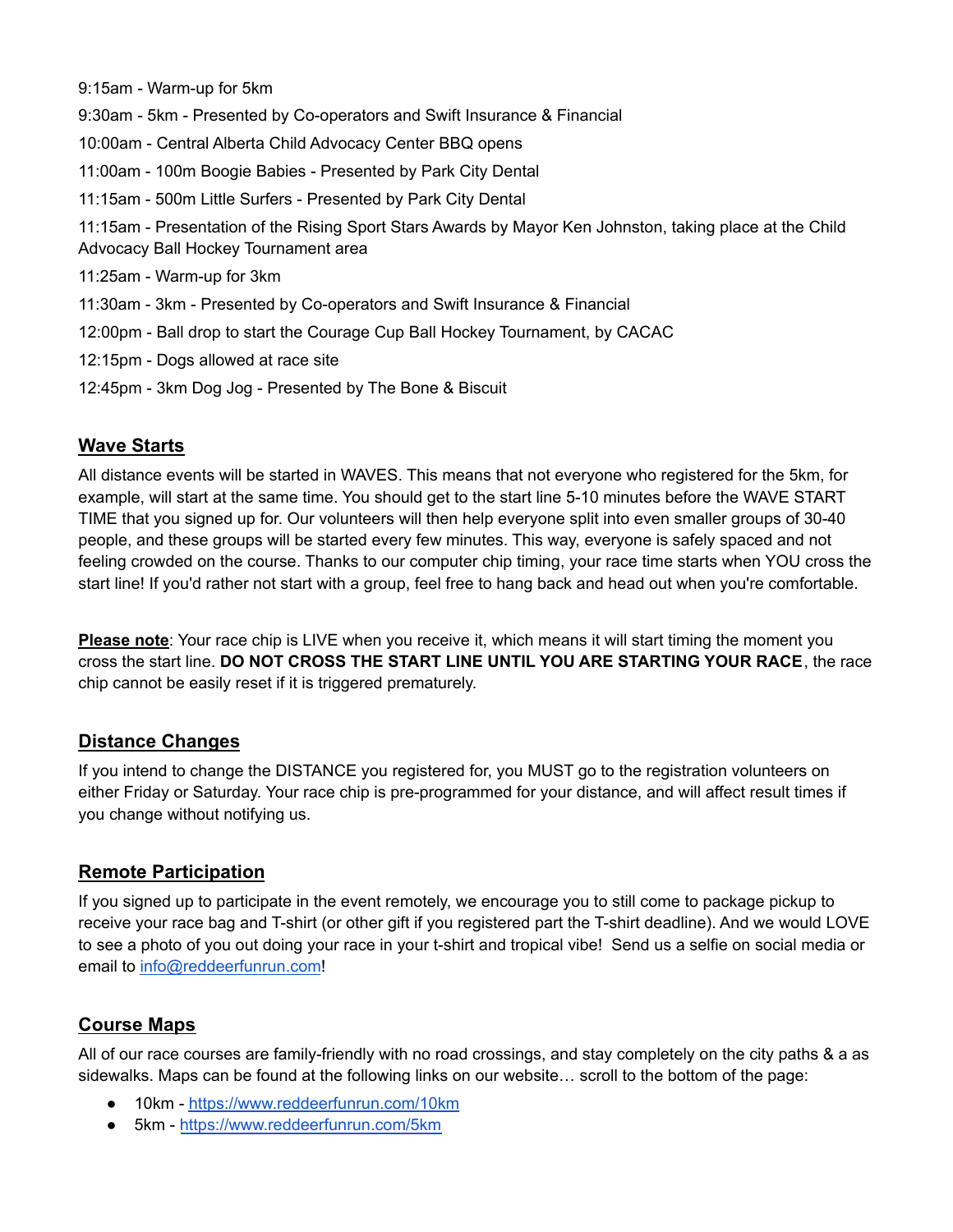- 3km <https://www.reddeerfunrun.com/3km>
- 3km Dog Jog <https://www.reddeerfunrun.com/dogjog>
- 500m Little Surfers <https://www.reddeerfunrun.com/littlesurfers>
- 100m Boogie Babies <https://www.reddeerfunrun.com/boogiebabies>

#### **Activities**

There will be so much going on at the race, we can't list it all here! Highlights include:

- Central Alberta Child Advocacy Centre (CACAC) BBQ & Beer Gardens, open to the public 10am-4pm
- The City of Red Deer's Xplore Sport Day with over 30 local sports groups and clubs offering information, demonstrations and try-its.
- Face Painters
- Super fun family activities & games by the Red Deer Family Resource Network
- Yummy samples from The Chopped Leaf
- Chilled Turbo Tonik Towel Station by Skoah Red Deer
- Professional Photo Wall Get your race and/or family picture on this awesome custom photo wall AND support the CACAC. \$5/photo taken by Ash Maclean Photography
- Juiced Audio & Lighting providing DJ services!
- Seriously awesome Doggie Bag packages for sale at the Bone & Biscuit, all proceeds going to the CACAC
- Cuddles with Quinn The wonderful CACAC facility dog, Quinn, will be onsite all day for all the pets and snuggles!
- Photography from The SnapHappy Photographer, Quiet Mime Photography, Moonlight Productions, Paws Portraits, and the Capstone Team.
- BIG 105.5FM and 106.7 Rewind Radio with on site broadcasts
- Courage Cup Ball Hockey Tournament & After-Party: Ball drops at 12pm 16 teams competing for the inaugural Courage Cup. Families can come down, grab a burger, and watch the games! (see below for more info on the after-party!)
- ATM available on site, near the CACAC BBQ

#### **Draw Prizes**

Huge thanks to our prize donors for supplying some AMAZING prizes for our participants, volunteers and the 10km, 5km & 3km top finishers! All draw prize winners have been notified by email already, and can pick up their prizes at Package Pickup.

#### **Results**

Timing services are provided by Startline Timing. You will find the Results tent right by the announcer's stage. Live results will be available on our website, and you will also find a QR code at the tent for quick access.

Awards for TOP 3 FINISHERS in the 10km, 5km and 3km will be given out for:

- Male & Female age 15 & Under
- Male & Female age age 16-39
- Male & Female age 40+

After the race, every participant will have access to print their own FINISHERS CERTIFICATE at home through the Startline website. Further instructions will be found on our website when they are available.